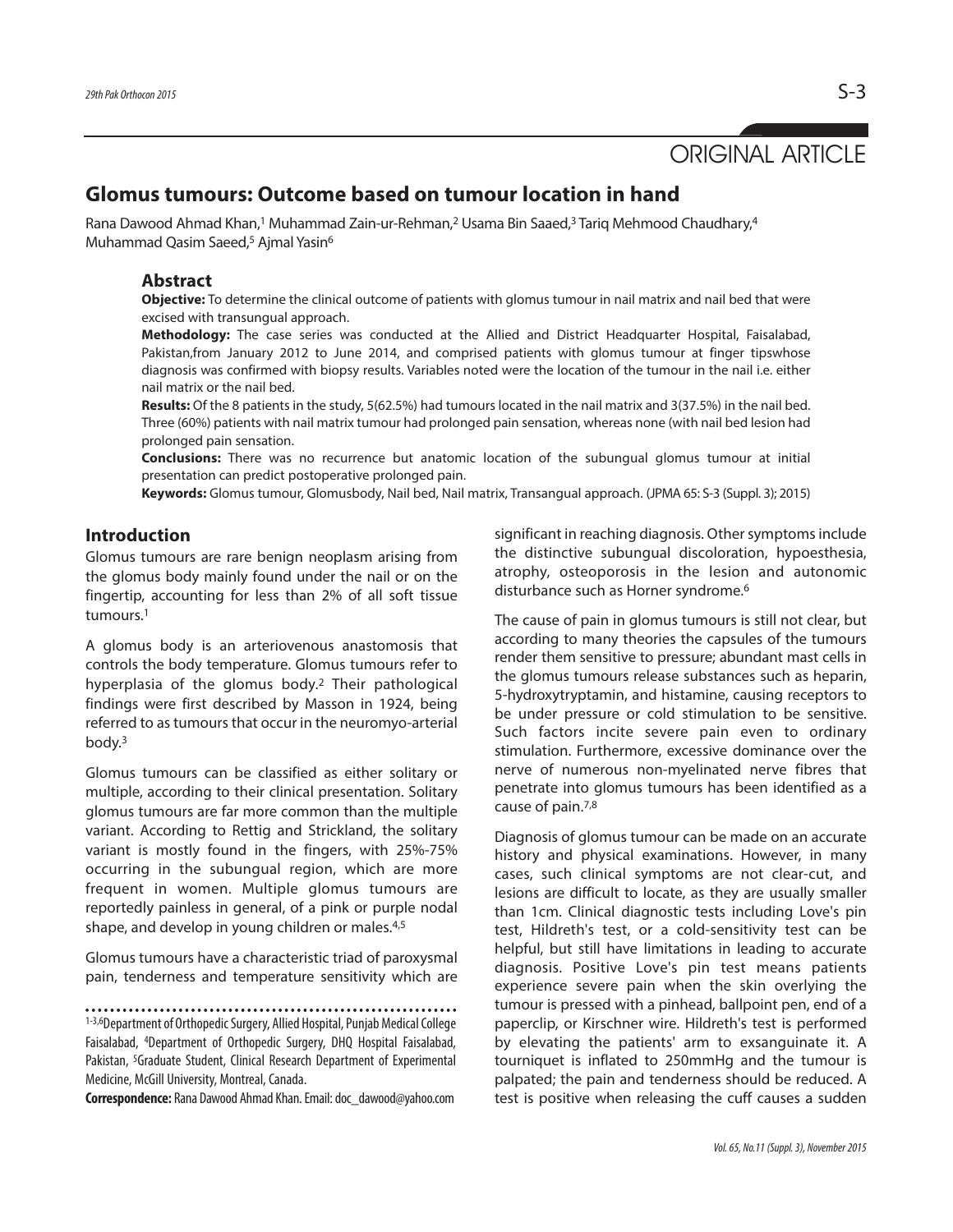S-4 *29thPak Orthocon2015*

onset of pain and tenderness in the area of the tumour. The cold-sensitivity test is positive when immersing the hand in cold water elicits severe pain in and around the lesion. 9,10

Additional tests such as a simple X-ray, computed tomography (CT) angiography and ultrasonography can be conducted for more accurate diagnosis. Magnetic resonance imaging (MRI) can also be useful for cases with less distinct clinical signs and symptoms. When performing a simple X-ray test, inciting pressure atrophy to a distal phalanx can yield findings that seem like osteocystoma or erosion, or no abnormal findings. Thus, diagnosis can be made based on the unique simple X-ray test findings after giving pressure to a distal phalanx if more than two years have passed since the occurrence of a tumour. However, diagnosing early-stage lesions requires more careful physical examinations and additional imaging tests. 11

MRI is not invasive and it provides excellent contrast between a neoplasm and normal tissue. Glomus tumours are described as slightly hypointensive to slightly hyperintensive on a T1-weighted image, and hyperintensive on a T2-weighted image. The T1-weighted image after injection of gadolinium shows a stronger enhancement, and the lesion can be seen more clearly. It is essential to highlight disruptions of the capsule and areas of enhancement beside the main tumour. Ultrasonography can be a better option than MRI, considering the time required for the test, its cost and its ability to enable the evaluation of lesions dynamically in realtime. 12

Solitary glomus tumours need to be ruled out from painful tumours, such as leiomyoma or eccrinespiradenoma, cavernous hemangioma and blue rubber-bleb nevus syndrome.

Histopathologically, glomus tumours consist of glomus cells, blood vessels, and smooth muscles. Glomus tumours are categorised into three types by the composition of these components: glomangiomas are mainly made up of the vessels; solid glomus tumours are chiefly composed of glomus cells; and glomangiomyomas show a predominance of smooth muscles. Although glomus tumours are essentially benign, sarcomas accompany benign glomus tumours in rare cases to form glomangiosarcoma. 13

The anatomical location of the glomus tumour under the nail can be in the nail bed or in the nail matrix, which can have an effect on the outcome after any surgical procedure done (Figure-1). The current study was planned



**Figure-1:** Anatomy of nail showing nail matrix.

to determine the clinical outcome of patients with glomus tumour in nail matrix and nail bed that were excised with transungual approach.

#### **Patients and Methods**

The case series was conducted at the Allied and District Headquarter Hospital, Faisalabad, Pakistan, from January 2012 to June 2014, and comprised patients with glomus tumour at finger tips whose diagnosis was confirmed with biopsy results. All of them were admitted with major complaint of pain at the finger tips.

Variables noted included the location of the tumour in the nail i.e. either nail matrix or the nail bed.

Excision was done using transungual approach in which the nails were removed and an excision was made on the ventral surface of the nail bed where the tumours were present.

Data was analysed using SPSS 17. Quantitative data like age was presented in the form of mean  $\pm$  standard deviation (SD). Qualitative data like gender was presented as frequency and percentage.

#### **Results**

Of the 8 patients, 6(75%) were female and 2(25%) were males; male-to-female ratio being 1:3 (Table-1).

Age at presentation ranged from 19 years to 43 years, with a mean of 32.5±6.95 years among the females and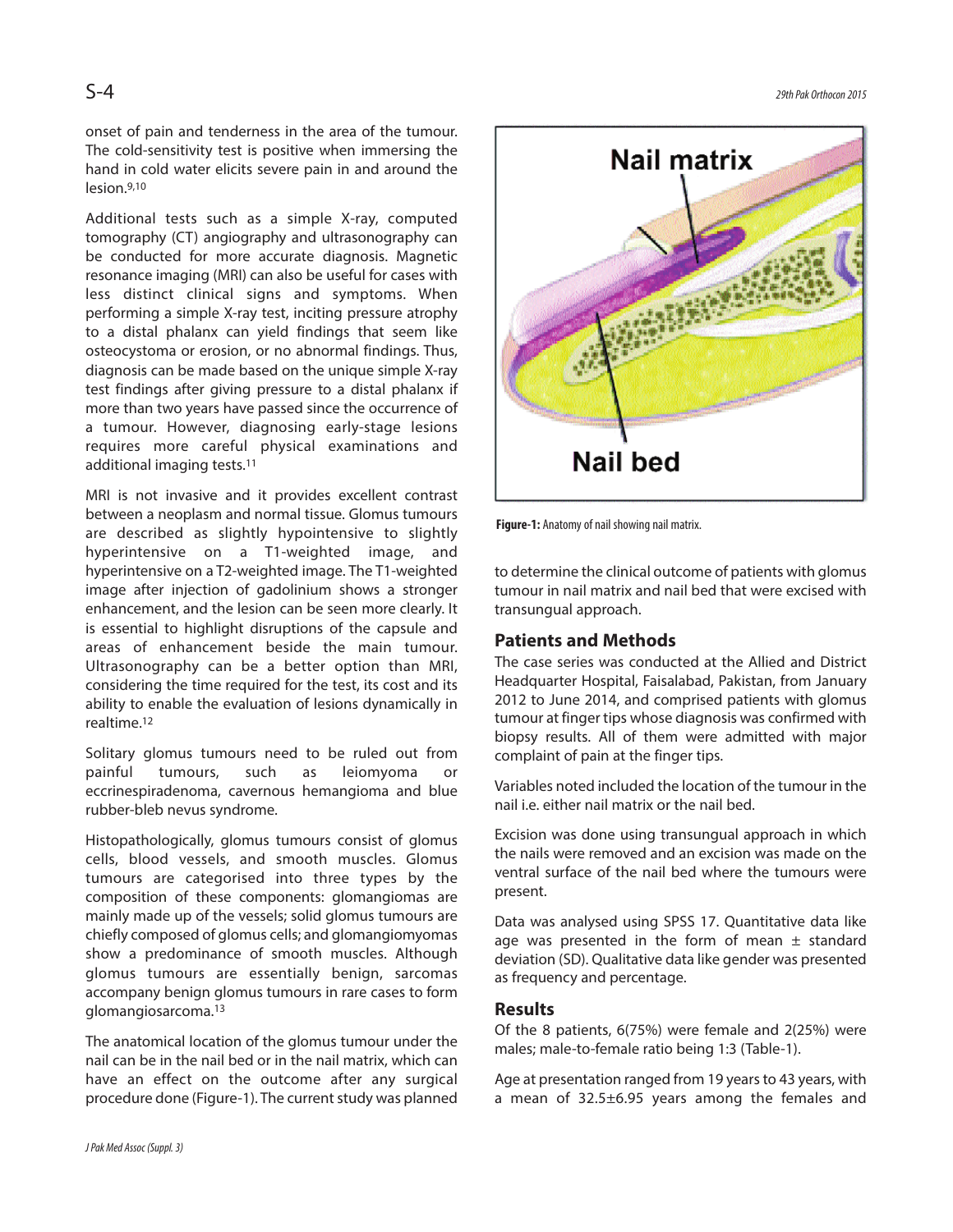

**Figure-2:** Complication rates in Glomustumour based on anatomical location after surgical excision.

40±2.34 years for males. Six (75%) patients had glomus tumour involving the non-dominant hand, with 2(2%) female patients having involvement of the dominant right hand (Table-2).

Among the digits involved, 3(37.5%) patients had lesion on the fourth (ring) digit; 3(37.5%) had involvement of the middle digit; and 2(25%) had thumb involvement. The duration of complaints at presentation ranged from 1 to 24 months, with a mean of 8.7±2.42 months.

In all cases, the pain was caused by pressure, but in 2(25%) cases, the pain occurred as cold intolerance. One (12.5%) case was recurrent after undergoing surgical treatment in some other hospital. One (12.5%) case demonstrated nail deformity. All of the patients had a solitary glomus tumour in one digit.

Five (62.5%) patients had tumours located in the nail matrix and 3(37.5%) in the nail bed (Table-3).

**Table-1:** Gender Distribution.

| Sex    | <b>Frequency</b>          | Percentage |
|--------|---------------------------|------------|
| Male   |                           | 25%        |
| Female | 6                         | 75%        |
|        | Male to female ration 1:3 |            |

Table-2: Distribution of GlomusTumour among dominant and non-dominant hand.

| Hand              | Cases | Percentage |  |
|-------------------|-------|------------|--|
|                   |       |            |  |
| Dominant Hand     |       | 25%        |  |
| Non-Dominant Hand | b     | 75%        |  |

**Table-3:** Distribution of GlomusTumour in nail matrix and nail bed.

| <b>Location of GlomusTumour in Hand</b> | Cases | Percentage |
|-----------------------------------------|-------|------------|
| Nail bed                                |       | 37.5%      |
| Nail Matrix                             |       | 62.5%      |

Three (37.5%) patients showed abnormal findings, including bone erosion. Ultrasonography, CT and MRI

were additionally performed in 2(25%) cases where no pain was induced by the ice cube test or no abnormal findings were discovered in the simple X-ray test. All patients underwent excision using transungual approach. No recurrence was observed after a mean follow-up of 14.5±3.56 months.

Three (60%) patients with nail matrix tumourhad prolonged pain sensation, whereas none among those with nail bed lesion had prolonged pain sensation (Figure-2).

#### **Discussion**

In treating glomus tumours, a complete surgical excision is known to be the best way to relieve pain and prevent recurrence. In performing operations, removal in a bloodless field with tourniquet application is necessary. Total extirpation is performed after carefully avulsing the surrounding tissues of the tumours. In cases where the operation field is not clear due to haemorrhage, total extirpation of the tumours is often impossible and the recurrence of tumours is highly likely. If the tumours have penetrated into the bones, bone curettage or partial excision is performed. Unless there is a malignant finding, en bloc resection is not necessary. A common choice for tumours located under the nail bed and nail matrix is a transungual approach. In this method, the nails are removed, and an excision is made on the ventral surface of the nail bed where the tumours are present in order to remove the tumours. Although this approach is advantageous in offering a good field of view, it can yield cosmetically unsatisfying results if the nail bed is severely damaged while removing tumours or if sutures of the nail bed are made without care, causing postoperative nail deformity. 14

In an attempt to avoid such nail deformity, an approach to removing tumours by elevating a flap under the periosteum through a lateral incision of the nail bed has been introduced. However, application of the method can be limited by the location of tumours and the procedure is complicated. Moreover, the technique can sometimes damage digital nerves. Another approach to preventing a nail deformity has been suggested: A U-shaped incision is made to the upper nail where a tumour is located. Then, a Greenstick fracture is made on the nail bed to partially open it in a trapdoor shape. That way the nail bed where the tumour exists is exposed. Through such an approach, the nail bed is maintained flat until new nails grow and nail deformities can be prevented. 15

We used the transungual approach in all our patients, as it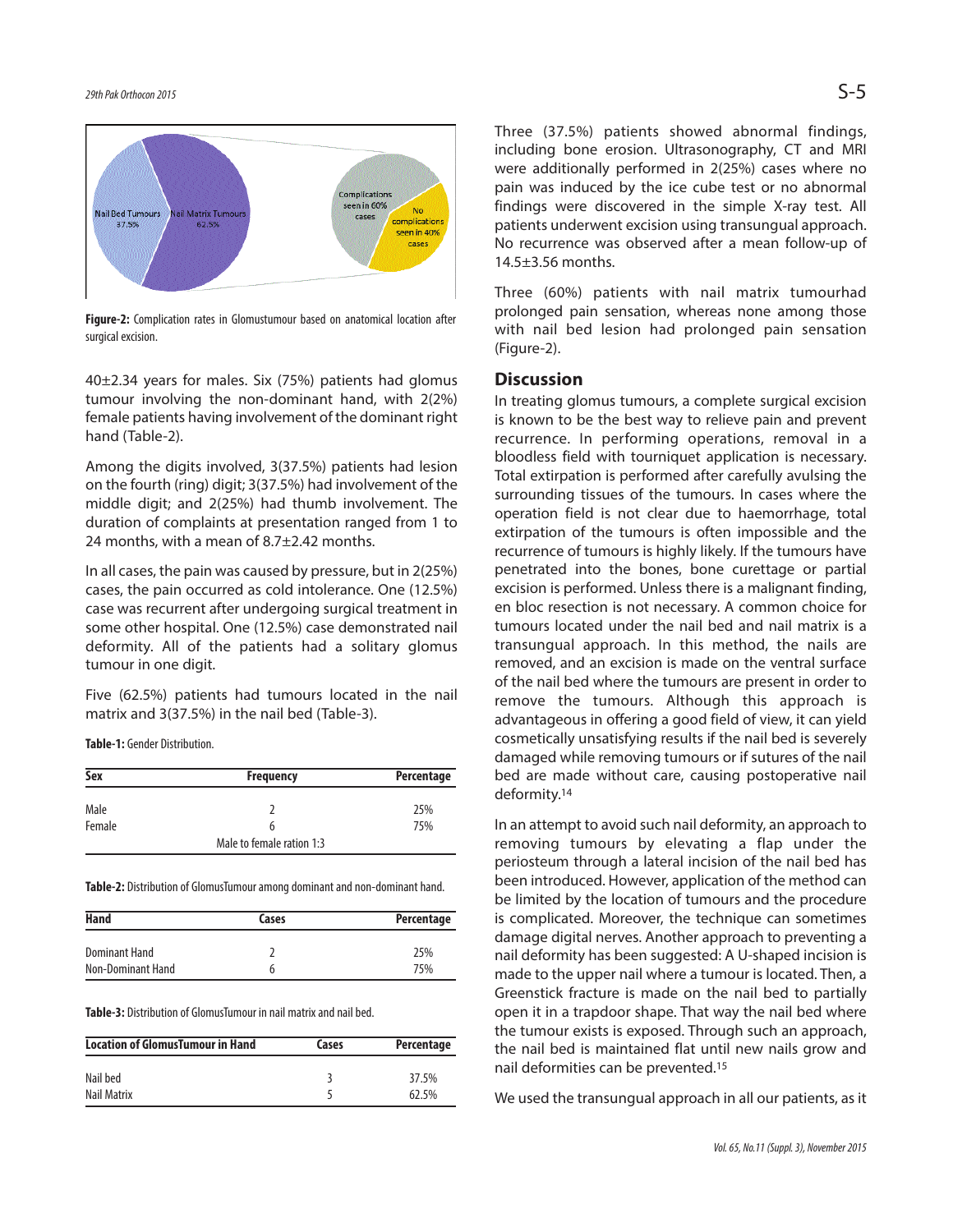

**Figure-3:** Steps of GlomusTumour Excision.

provides a better view of the whole subungual region and makes precise and complete excision possible. It is also useful when the exact location is not known beforehand (Figure-3).

The postoperative recurrence of tumours in a localised area is usually caused by the incomplete removal of the tumours, but may also signify multiple glomus tumours. Therefore, meticulous care needs to be given at the first operation to completely remove all lesions. To prevent incomplete excision, a good view needs to be ensured in removal as well. Performing curettage additionally in order to remove remaining tissues after the excision is also useful. 16-18

#### **Conclusion**

After excision using transangual approach and careful record-keeping it was seen that there was no recurrence and that the anatomic location of the subungual glomus tumour at initial presentation can predict postoperative prolonged pain.

#### **References**

- 1. Moon ES, Choi MS, Kim MS, Kong IK, Kim BJ. Distribution of glomus tumors in fingers. J Korean Soc Surg Hand 2009; 14: 138-143.
- 2. Forbes JA, Brock AA, Ghiassi M, Thompson RC, Haynes DS, Tsai BS.

Jugulotympanic paragangliomas: 75 years of evolution in understanding. Neurosurg Focus 2012; 33: E13. doi: 10.3171/2012.6.FOCUS12138.

- 3. Drapé JL. Imaging of tumors of the nail unit. Clin Podiatr Med Surg 2004; 21: 493-511.
- 4. Jacob JT, Pollock BE, Carlson ML, Driscoll CL, Link MJ. Stereotactic radiosurgery in the management of vestibular schwannoma and glomus jugulare: indications, techniques, and results. Otolaryngol Clin North Am 2015; 48: 515-26.
- 5. Masson P. [The neuromyoarterial glomus of tactile region and its tumours.] Lyon Chir 1924; 21: 257-280.
- 6. Chatterjee JS, Youssef AH, Brown RM, Nishikawa H. Congenital nodular multiple glomangioma: a case report. J Clin Pathol 2005; 58: 102-103
- 7. Vasisht B, Watson HK, Joseph E, Lionelli GT. Digital glomus tumors: a 29-year experience with a lateral subperiosteal approach. Plast Reconstr Surg 2004; 114: 1486-9.
- 8. Van Geertruyden J, Lorea P, Goldschmidt D, de Fontaine S, Schuind F, Kinnen L, et al. Glomus tumours of the hand: a retrospective study of 51 cases. J Hand Surg Br 1996; 21: 257-260.
- 9. Rodríguez JM, Idoate MA, Pardo-Mindán FJ. The role of mast cells in glomus tumours: report of a case of an intramuscular glomus tumour with a prominent mastocytic component. Histopathology 2003; 42: 307-308.
- 10. Hazani R, Houle JM, Kasdan ML, Wilhelmi BJ. Glomus tumors of the hand. Eplasty 2008; 8:e48.
- 11. Takei TR, Nalebuff EA. Extradigital glomus tumour. J Hand Surg Br 1995; 20: 409-412.
- 12. Lee CH, Byeon JH, Rhie JW, Kang YJ, Cho MJ, Lim P. Clinical analysis of twenty cases of glomus tumor in the digits. J Korean Soc Plast Reconstr Surg 1995; 22: 169-178.
- 13. Kim JH, Yim HW, Yoon CS, Yang HJ, Son HJ. Glomus tumor in